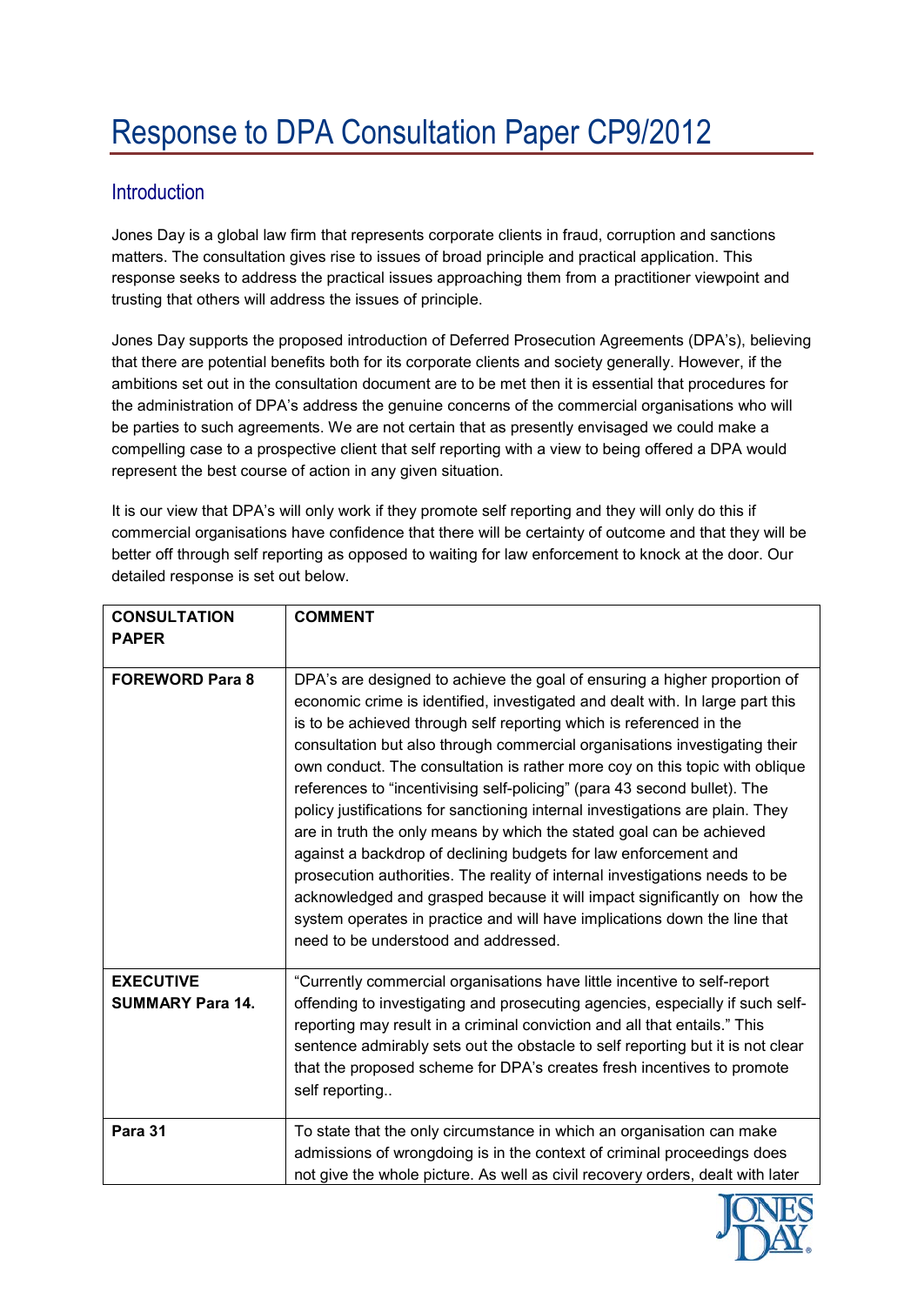|                                | in the consultation, consideration should be given to the Office of Fair<br>Trading's (OFT) long established leniency policy that allows a company to<br>admit wrongdoing in return for immunity from prosecution or reduced<br>penalties. The leniency policy has grappled with many of the issues that<br>are live in this consultation and it would seem sensible to take what<br>lessons there are to be learned from the experience of the OFT and their<br>colleagues in the EU when engineering the DPA framework. If for no other<br>reason, it would seem sensible to ensure that there is the greatest possible<br>consistency of approach in the way that the government tackles the<br>commission of economic crime by commercial organisations. At a<br>theoretical level there is little to distinguish cartel activity from bribery. Both<br>are offences that distort the fair operation of markets and yet currently<br>those who commit the cartel offence have a well established framework<br>they can use to mitigate or avoid altogether the sanctions against them<br>while those guilty of bribery are at the mercy of an ill defined prosecutorial<br>discretion. It would seem both sensible and fair to take this opportunity to<br>even matters up and incorporate elements of the leniency policy into the<br>guidance that supports the operation of DPA's. This would go some way to<br>create the certainty that business requires if it is to be encouraged to self-<br>report. |
|--------------------------------|------------------------------------------------------------------------------------------------------------------------------------------------------------------------------------------------------------------------------------------------------------------------------------------------------------------------------------------------------------------------------------------------------------------------------------------------------------------------------------------------------------------------------------------------------------------------------------------------------------------------------------------------------------------------------------------------------------------------------------------------------------------------------------------------------------------------------------------------------------------------------------------------------------------------------------------------------------------------------------------------------------------------------------------------------------------------------------------------------------------------------------------------------------------------------------------------------------------------------------------------------------------------------------------------------------------------------------------------------------------------------------------------------------------------------------------------------------------------------------------------------------------|
| Para. 34 (see also<br>Para 95) | This paragraph contemplates the commercial organisations avoiding<br>prosecution while the culpable individuals within the commercial<br>organisation are charged with criminal offending. Whilst understanding the<br>different policy motivations that underlie the OFT leniency programme (in<br>particular the desire to encourage one participant in a cartel to provide<br>evidence against the others) perhaps some consideration could be given to<br>extending the deferral of prosecution to the employees of the subject<br>commercial organisation. Notwithstanding, some thought must be given to<br>the issues that arise when prosecuting individual employees using the<br>product of an internal investigation conducted by the commercial<br>organisation. Several questions of principle are raised when an individual<br>stands trial on evidence significantly gathered by a party who would in<br>other circumstances be a co-defendant. There are too, more practical<br>issues around disclosure of the product of the internal investigation in<br>criminal proceedings and the extent to which a claim to LPP can be<br>maintained over the product of the investigation. These issues were very<br>much to the fore in the failed OFT prosecution of BA. These issues need to<br>be clearly addressed in any guidance that is issued. (Discussed further at<br>Q's 18 & 19)                                                                                                           |
| Paras 49 - 51                  | These paragraphs cite criticism of civil recovery orders (CRO's) in cases of<br>serious economic crime. In fact CRO's have been a highly effective means<br>of affording a resolution to allegations of criminal wrongdoing that falls<br>short of criminal prosecution. The principal attraction is the ability of the<br>corporate to achieve certainty of outcome in negotiations with the<br>prosecuting authority. This essential element should be a feature of the<br>new DPA regime.<br>The major criticisms of the CRO disposal are the lack of transparency and                                                                                                                                                                                                                                                                                                                                                                                                                                                                                                                                                                                                                                                                                                                                                                                                                                                                                                                                        |

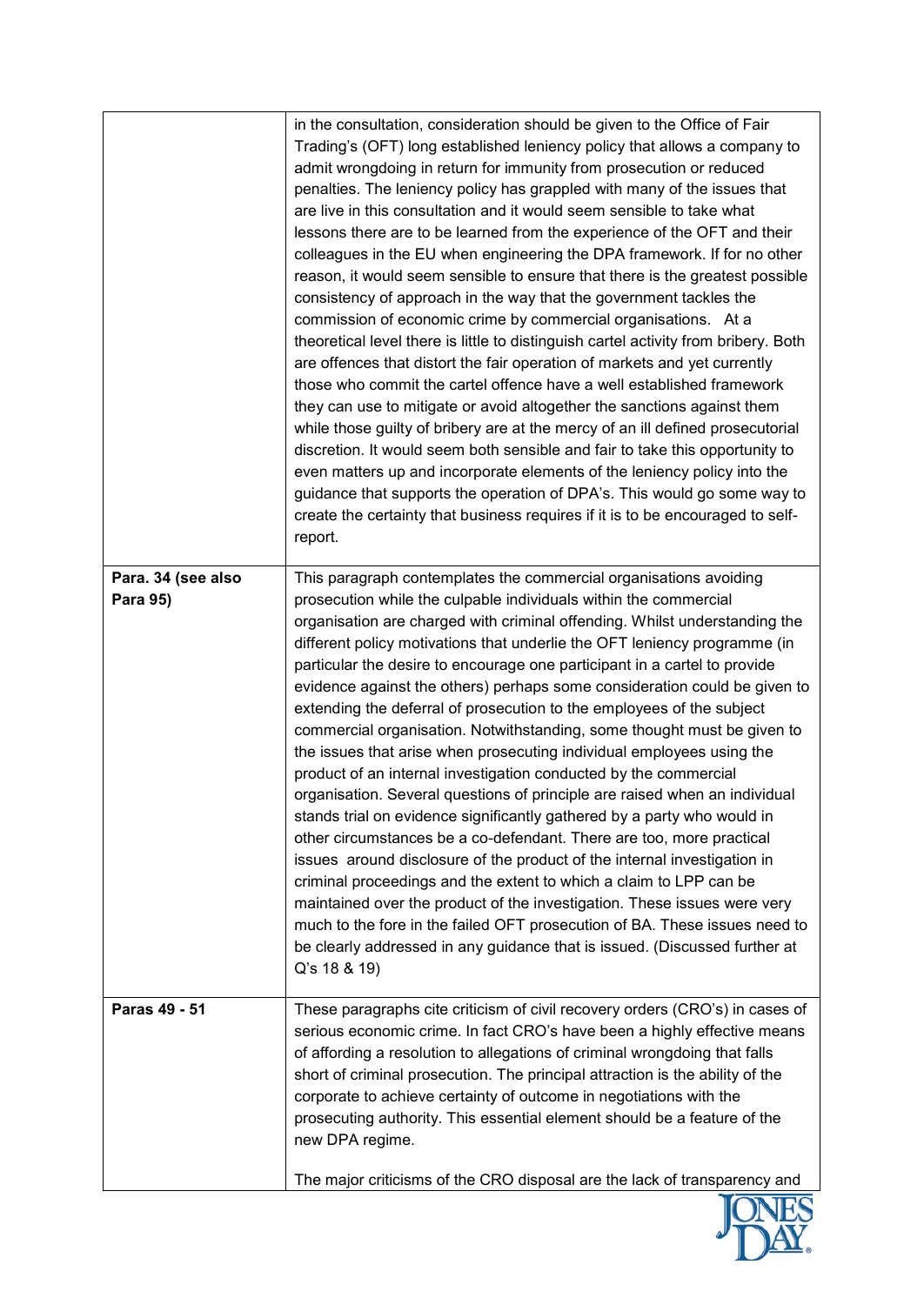| the slightly artificial nature of the orders agreed. DPA's would resolve these<br>issues but if commercial organisations are not persuaded that they can<br>achieve the required certainty of outcome, prosecuting authorities may<br>continue to use CRO's with their attendant drawbacks.                                                                                                                                                                                                                                                                                                                                                                                                                                                                                                                                                                                                                                                                                                                                                                                                                                                                                                                                                                                                                                                                                                                                                                                                                                                                                                                                                                                                                                                                                                                                                     |
|-------------------------------------------------------------------------------------------------------------------------------------------------------------------------------------------------------------------------------------------------------------------------------------------------------------------------------------------------------------------------------------------------------------------------------------------------------------------------------------------------------------------------------------------------------------------------------------------------------------------------------------------------------------------------------------------------------------------------------------------------------------------------------------------------------------------------------------------------------------------------------------------------------------------------------------------------------------------------------------------------------------------------------------------------------------------------------------------------------------------------------------------------------------------------------------------------------------------------------------------------------------------------------------------------------------------------------------------------------------------------------------------------------------------------------------------------------------------------------------------------------------------------------------------------------------------------------------------------------------------------------------------------------------------------------------------------------------------------------------------------------------------------------------------------------------------------------------------------|
| Yes. To the extent that DPA's provide a more transparent means of dealing<br>with corporate offending than is currently available they improve on existing<br>arrangements. In particular the recognition and acceptance by the<br>commercial organisation of criminal wrongdoing is a significant advance on<br>cases where presently CRO's are used.                                                                                                                                                                                                                                                                                                                                                                                                                                                                                                                                                                                                                                                                                                                                                                                                                                                                                                                                                                                                                                                                                                                                                                                                                                                                                                                                                                                                                                                                                          |
| No. It is difficult to see why DPA's should be restricted to economic crime.<br>The principles have equal applicability to all areas of corporate offending<br>including for example health and safety prosecutions. Furthermore, thought<br>might be given to extending the DPA regime to cover individuals working<br>within commercial organisations that are subject of a DPA. This might<br>mitigate criticism that DPA's allow big business to buy itself out of trouble<br>while the individual goes to prison.                                                                                                                                                                                                                                                                                                                                                                                                                                                                                                                                                                                                                                                                                                                                                                                                                                                                                                                                                                                                                                                                                                                                                                                                                                                                                                                          |
| "a decision by prosecutors following investigation on whether to offer and<br>enter into a DPA." This proposal fails to address the concerns of<br>businesses as summarised at para 14 of the Executive Summary.<br>Commercial organisations may be disinclined to self report if they will not<br>learn their fate until after the investigation has been concluded. The<br>consultation envisages the investigation having reached a point where<br>prosecutors can apply a Code Test to determine whether prosecution or<br>DPA is appropriate. Necessarily this will entail that a thorough investigation<br>has been completed. If the investigation is conducted by law enforcement it<br>could last for years and the corporate will be pray to the negative impact of<br>ongoing uncertainty. If the commercial organisation is asked to conduct an<br>internal investigation it could potentially spend £ millions with no assurance<br>as to the likely outcome. If it is genuinely anticipated that commercial<br>organisations will self report, there must be an early indication of the<br>outcome they can expect and they will need to know that they can rely on<br>that indication save where significant new information emerges.<br>Some thought might also be given to a "no names" process (as operates in<br>OFT cases and tax investigations) that allows professional advisors to get<br>agreement in principle to a certain disposal before disclosing the identity of<br>their client.<br>The proposed process also fails to take account of the reality of how many<br>of the cases involving commercial organisations come to light. Often the<br>commercial organisation is facing investigation in a number of jurisdictions.<br>It will often be in the best interests of the commercial organisation to obtain |
| a global settlement. For this to happen the procedure for DPA's in the UK<br>needs to be nimble enough to keep pace with procedures in the US and<br>other jurisdictions.                                                                                                                                                                                                                                                                                                                                                                                                                                                                                                                                                                                                                                                                                                                                                                                                                                                                                                                                                                                                                                                                                                                                                                                                                                                                                                                                                                                                                                                                                                                                                                                                                                                                       |
|                                                                                                                                                                                                                                                                                                                                                                                                                                                                                                                                                                                                                                                                                                                                                                                                                                                                                                                                                                                                                                                                                                                                                                                                                                                                                                                                                                                                                                                                                                                                                                                                                                                                                                                                                                                                                                                 |

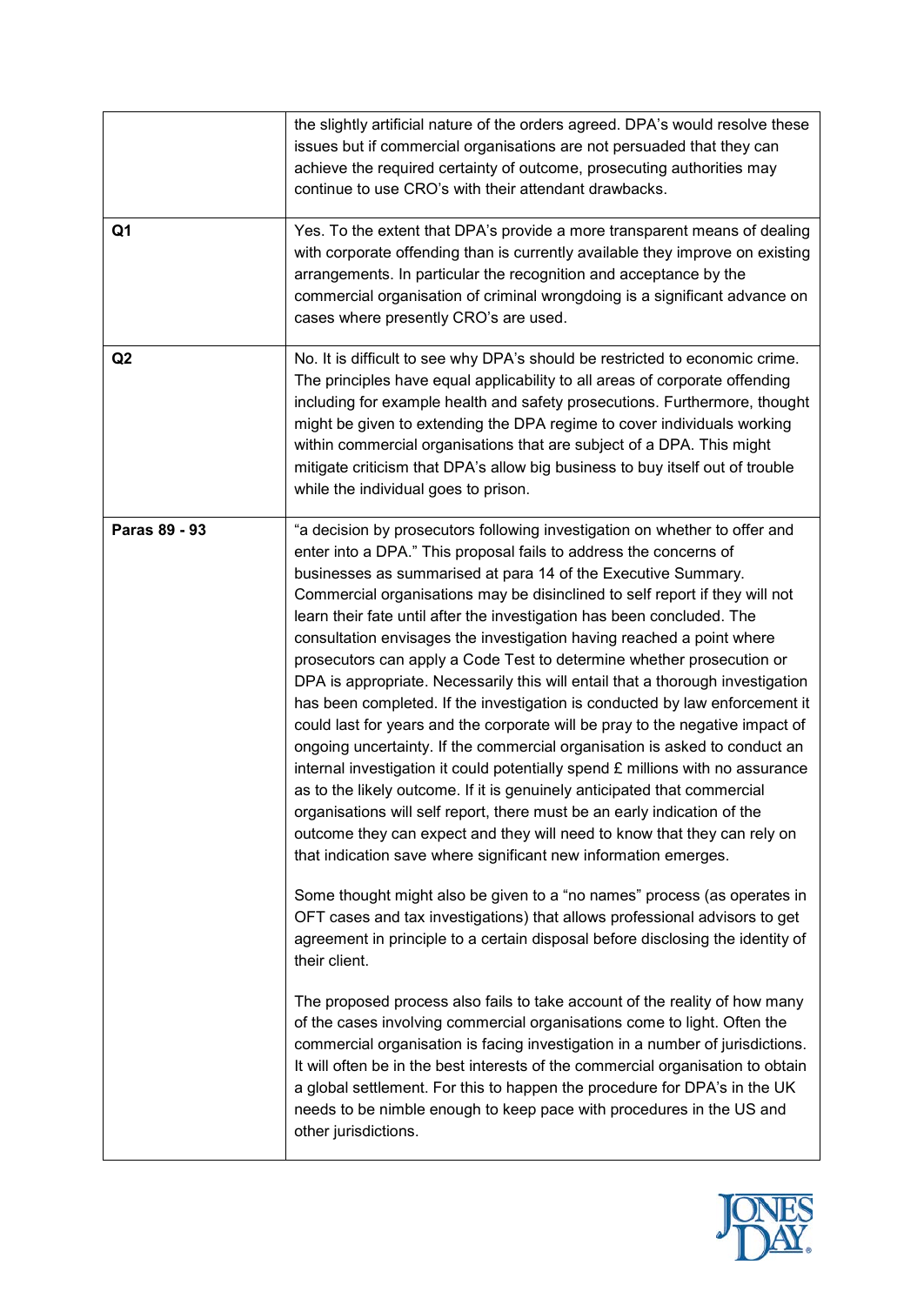| Q <sub>3</sub>  | Yes.                                                                                                                                                                                                                                                                                                                                                                                                                                                                                                                                                                                                                                                                                                                                                                                                                                                                                                                                                                                                                                                                                                                                              |
|-----------------|---------------------------------------------------------------------------------------------------------------------------------------------------------------------------------------------------------------------------------------------------------------------------------------------------------------------------------------------------------------------------------------------------------------------------------------------------------------------------------------------------------------------------------------------------------------------------------------------------------------------------------------------------------------------------------------------------------------------------------------------------------------------------------------------------------------------------------------------------------------------------------------------------------------------------------------------------------------------------------------------------------------------------------------------------------------------------------------------------------------------------------------------------|
| Q4              | Yes. To the extent that it is not already covered by the phrase "action taken"<br>by the commercial organisation" the fact of self reporting should be a factor<br>as well as the extent to which the matter would have come to the attention<br>of law enforcement were it not for the self report. Given that DPA's are<br>intended to allow prosecutors to deal with more corporate offending than is<br>possible under current arrangements it should also be permissible to take<br>into account the capacity of the law enforcement/prosecution authority to<br>deal with the matter should a DPA not be considered appropriate. As well<br>as issues of resource, in considering this point it should be possible to take<br>into account factors such as the ability of law enforcement to obtain<br>evidence of the relevant offending. So for example, in a case where prima<br>facie there is the most egregious offending but the evidence required to<br>prove it is held in a jurisdiction where it is notoriously difficult to obtain<br>mutual legal assistance, this might be a factor that tends towards the offer<br>of a DPA. |
| Q <sub>5</sub>  | No views                                                                                                                                                                                                                                                                                                                                                                                                                                                                                                                                                                                                                                                                                                                                                                                                                                                                                                                                                                                                                                                                                                                                          |
| Q <sub>6</sub>  | Commercial organisations take decisions based on business reasons.<br>They will want to know how much, in general terms, agreeing to a DPA will<br>cost. As a minimum the guidance should set out penalty ranges and details<br>of aggravating and mitigating factors that will enable commercial<br>organisations and their advisors to plot where on the range they fall.                                                                                                                                                                                                                                                                                                                                                                                                                                                                                                                                                                                                                                                                                                                                                                       |
| <b>Para 107</b> | Requiring a judge at this advanced stage in proceedings to sanction the<br>DPA and granting the judge the power to reject the agreement reached<br>between the commercial organisation and the prosecutor creates an<br>unacceptable degree of uncertainty that will deter self reporting.                                                                                                                                                                                                                                                                                                                                                                                                                                                                                                                                                                                                                                                                                                                                                                                                                                                        |
| Q7              | To the extent that judicial oversight and sanction is required it is accepted<br>that the initial hearing should be in private. To expect a commercial<br>organisation to publicly admit acts of criminal wrongdoing in a court at a<br>time when there is no certainty of outcome would be yet another<br>disincentive for self reporting and engagement in this process.                                                                                                                                                                                                                                                                                                                                                                                                                                                                                                                                                                                                                                                                                                                                                                        |
| Q8              | No. To the extent that judicial sanction is deemed necessary the test to be<br>applied should be one of reasonableness and the judge's ability to reject<br>DPA's should be limited to those agreements which no reasonable<br>prosecutor could have entered into. The proposed "interests of justice" test<br>invites the judge to substitute his/her judgement for that of the parties to<br>the agreement and creates uncertainty. In exercising oversight of the DPA<br>as agreed between the parties the judge must be in a position to consider<br>not only the circumstances of the case but the broader practical issues<br>such as availability of resources which may have played a part in the<br>decision to enter into the DPA.                                                                                                                                                                                                                                                                                                                                                                                                      |
| Q9              | Yes and the parties should take account of what is said but the judge's<br>ability to set aside the agreed terms should be limited to cases where the                                                                                                                                                                                                                                                                                                                                                                                                                                                                                                                                                                                                                                                                                                                                                                                                                                                                                                                                                                                             |

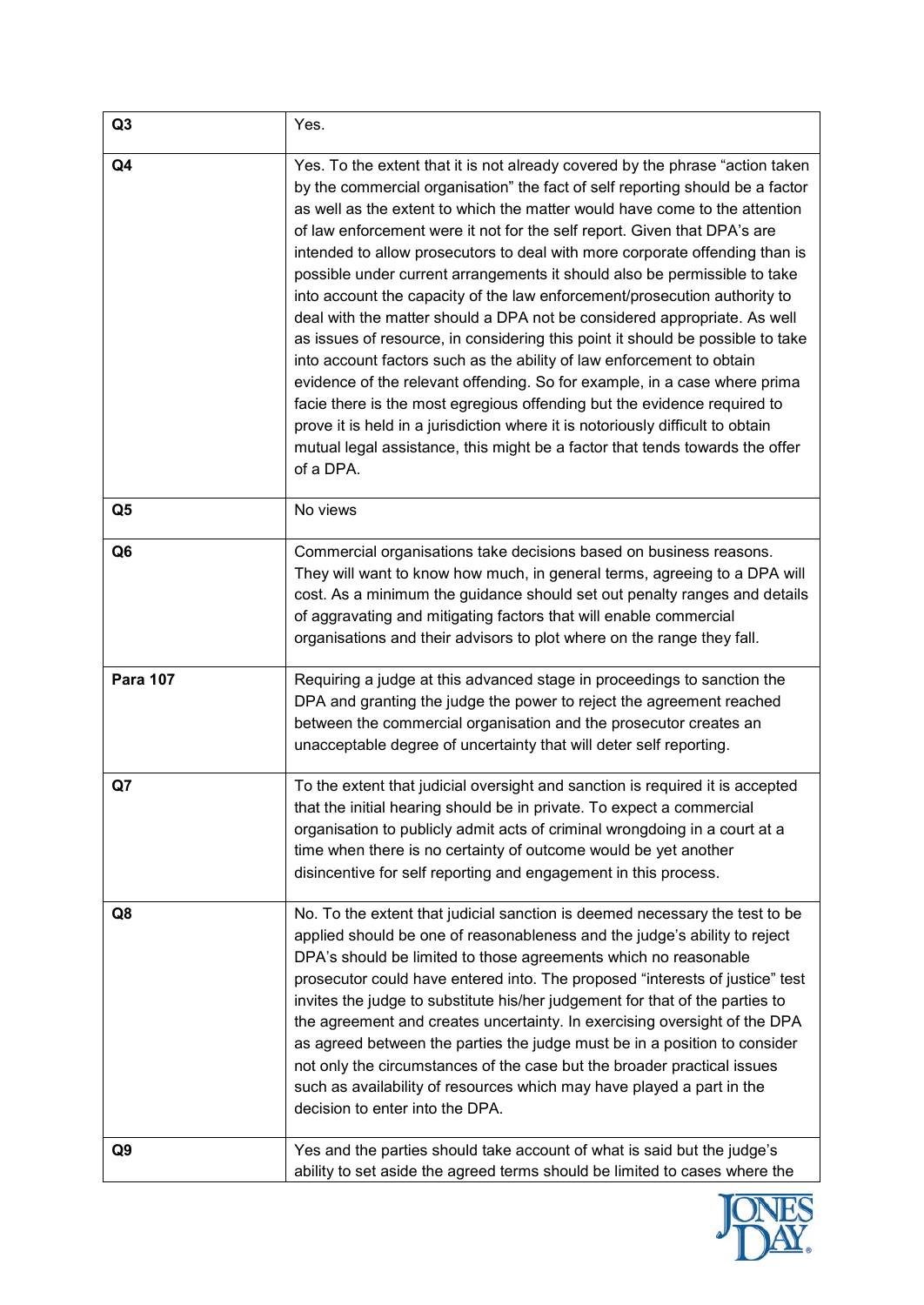|                 | terms are manifestly unreasonable or disproportionate. In circumstances<br>where the judge does intervene to alter the agreed terms it should be<br>possible for either side to the DPA to withdraw their agreement.                                                                                                                                                                                                                                                                                                                                                                                                                                                                                                                                                                                                                                                                                                                                                                                                                                                                                                                                                                                                                                                                                                                                                                                                                                                                                    |  |
|-----------------|---------------------------------------------------------------------------------------------------------------------------------------------------------------------------------------------------------------------------------------------------------------------------------------------------------------------------------------------------------------------------------------------------------------------------------------------------------------------------------------------------------------------------------------------------------------------------------------------------------------------------------------------------------------------------------------------------------------------------------------------------------------------------------------------------------------------------------------------------------------------------------------------------------------------------------------------------------------------------------------------------------------------------------------------------------------------------------------------------------------------------------------------------------------------------------------------------------------------------------------------------------------------------------------------------------------------------------------------------------------------------------------------------------------------------------------------------------------------------------------------------------|--|
| Q10             | Yes.                                                                                                                                                                                                                                                                                                                                                                                                                                                                                                                                                                                                                                                                                                                                                                                                                                                                                                                                                                                                                                                                                                                                                                                                                                                                                                                                                                                                                                                                                                    |  |
| Q11             | Yes there should be a reduction principle but there should be scope to<br>increase the discount above one third to recognize and incentivise self<br>reporting and exemplary co-operation.                                                                                                                                                                                                                                                                                                                                                                                                                                                                                                                                                                                                                                                                                                                                                                                                                                                                                                                                                                                                                                                                                                                                                                                                                                                                                                              |  |
| Q12             | Yes this adds the element of transparency that is the major benefit of the<br>proposal.                                                                                                                                                                                                                                                                                                                                                                                                                                                                                                                                                                                                                                                                                                                                                                                                                                                                                                                                                                                                                                                                                                                                                                                                                                                                                                                                                                                                                 |  |
| Q's 13,14 & 15  | Variations to the DPA should be capable of being agreed between the<br>parties and recorded in consent orders formally endorsed by the court.<br>Active consideration of variations by the court should only be necessary<br>where the parties cannot agree. (Option 3). In this regard the practice<br>would follow that adopted in restraint proceedings.                                                                                                                                                                                                                                                                                                                                                                                                                                                                                                                                                                                                                                                                                                                                                                                                                                                                                                                                                                                                                                                                                                                                             |  |
| Q16             | Yes                                                                                                                                                                                                                                                                                                                                                                                                                                                                                                                                                                                                                                                                                                                                                                                                                                                                                                                                                                                                                                                                                                                                                                                                                                                                                                                                                                                                                                                                                                     |  |
| Q17             | Yes                                                                                                                                                                                                                                                                                                                                                                                                                                                                                                                                                                                                                                                                                                                                                                                                                                                                                                                                                                                                                                                                                                                                                                                                                                                                                                                                                                                                                                                                                                     |  |
| Paras 146 - 151 | This section of the consultation document lacks clarity. Para 148 states<br>that in criminal proceedings against an individual "information provided by<br>a commercial organisation could be used against that person although<br>admissions made by the commercial organisation could not." Para 151<br>states that documents created by a commercial organisation in the course<br>of a DPA discussion are to be treated as if obtained under compulsion.<br>"The prosecutor would not be able to use that evidence to prosecute the<br>commercial organisation or individual in respect of the offence which is the<br>subject of the DPA unless an exception applies." These two statements<br>appear contradictory. It may be that the first statement intends to deal only<br>with pre-existing material but this is not made clear. Is para 151 intended to<br>read as applying to cases where a DPA process has not resulted in<br>agreement or does it apply to all DPA discussions? The scope of "DPA<br>discussions" is not defined and neither is the class of "documents created"<br>defined. On its broadest interpretation no document created by a company<br>engaged in an internal investigation in contemplation of a DPA would be<br>admissible against the company or any employee in criminal proceedings.<br>Unexplored by this consultation are the mechanics of disclosure in<br>circumstances where the company agrees a DPA but an employee or<br>employees are prosecuted. |  |
| Q18             | Further work is needed in this area to make clear what is being proposed<br>and to provide clear guidance on how issues of disclosure and admissibility<br>will be resolved in cases with multiple parties subject to different outcomes.                                                                                                                                                                                                                                                                                                                                                                                                                                                                                                                                                                                                                                                                                                                                                                                                                                                                                                                                                                                                                                                                                                                                                                                                                                                               |  |
| Q19             | In straightforward cases where the only parties are the commercial                                                                                                                                                                                                                                                                                                                                                                                                                                                                                                                                                                                                                                                                                                                                                                                                                                                                                                                                                                                                                                                                                                                                                                                                                                                                                                                                                                                                                                      |  |